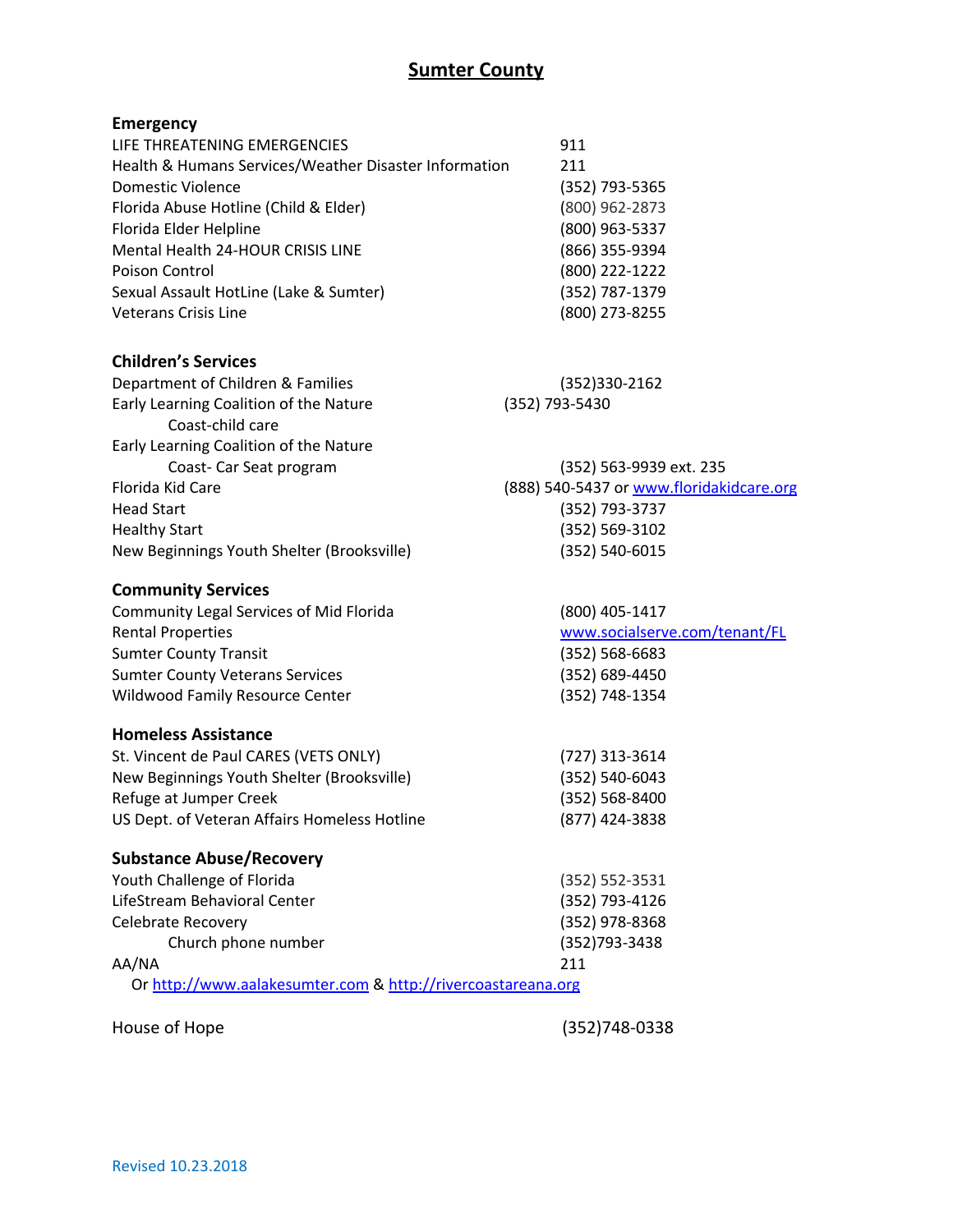# **Sumter County**

### **Financial Assistance C=Cellphone M=Mortgage R=Rent EA=Energy Assistance UD=Utility Deposits P=Prescription W-Water**

| <b>ACCESS Florida</b>                           |                                        | (866) 762-2237 or www.myflorida.com/accessflorida |
|-------------------------------------------------|----------------------------------------|---------------------------------------------------|
| AARP Tax Aide- Lake Panasoffkee Library         |                                        | http://www.villagestaxaide.com                    |
| St. Vincent De Paul Cares                       |                                        |                                                   |
| Mid Florida Community Services                  | R (No Deposits), UD, EA (352) 793-3114 |                                                   |
| SafeLink Cell Phones                            | C                                      | (800) SafeLink                                    |
|                                                 |                                        | or (800) 723-5465 www.safelinkwireless.com        |
| St. Vincent de Paul Parish                      | R,M,EA                                 | (352) 330-0220                                    |
| The Salvation Army of Lake & Sumter EA,P        |                                        | (352) 568-2284                                    |
| United Way of Lake & Sumter                     | R,EA                                   | (352)460-4360                                     |
| United Way of Lake & Sumter MISSION UNITED R,EA |                                        | (352) 787-7530                                    |
| <b>Education</b>                                |                                        |                                                   |
| Parenting Classes at Church of the Fisherman    |                                        | (352) 793-3438                                    |
| Parenting Resource Room (Webster Elem.)         |                                        | (352) 793-2828                                    |
| <b>ESOL at St. Vincent de Paul Parish</b>       |                                        | (352) 330-0220                                    |
| <b>GED</b>                                      |                                        | (352)793-5719 ext. 54200                          |
| Goodwill Industries of Leesburg                 |                                        | (352) 323-1847                                    |
| <b>Goodwill Industries of Clermont</b>          |                                        | (352) 404-7799                                    |
| Sumter County Schools Homeless Liaison          |                                        | (352) 793-2315 ext. 50211/50312                   |
| <b>Employment</b>                               |                                        |                                                   |
| Career Source Central Florida                   |                                        | (352) 360-6280 (Lake & Sumter)                    |
| <b>Employ FL Marketplace</b>                    |                                        | www.employflorida.com                             |
| Goodwill                                        |                                        | (352) 323-1847 (Lake - Leesburg)                  |
| US Jobs                                         |                                        | http://us.jobs                                    |
| United way of Lake & Sumter MISSION UNITED      |                                        | (352) 787-7530                                    |
| <b>Medical/Mental/Dental</b>                    |                                        |                                                   |
| 411 Urgent Care Center                          |                                        | (352) 693-2340                                    |
| <b>Clark Clinic</b>                             |                                        | (352) 793-2441                                    |
| Florida Department of Health Sumter County      |                                        | (352) 569-3102                                    |
| Langley Health Services                         |                                        | (352) 793-5900                                    |
| Lazarus Free Medical Clinic                     |                                        | (352) 748-4567                                    |
| LifeStream Behavioral Center                    |                                        | (352) 793-4126                                    |
| <b>Healthy Start</b>                            |                                        | (352) 569-2998                                    |
| Alzheimer's Family Organization                 |                                        | (352) 616-0170                                    |
| Food                                            |                                        |                                                   |
| <b>ACCESS Florida</b>                           | (866) 762-2237                         | www.myflorida.com/accessflorida                   |
| Care 4 Kids, Inc.                               |                                        | (352) 250-8794                                    |
| 4976 E CR 462 Wildwood                          | <b>Food Pantry (No Hot Meals)</b>      |                                                   |
| Caring Hands Food Ministry                      |                                        | (352) 748-2553                                    |
| 307 Hall St, Wildwood,                          | Tuesday only 9:30 am - 12:30 pm        |                                                   |
| Church of the Fishermen                         |                                        | (352) 568-3438                                    |
|                                                 |                                        |                                                   |